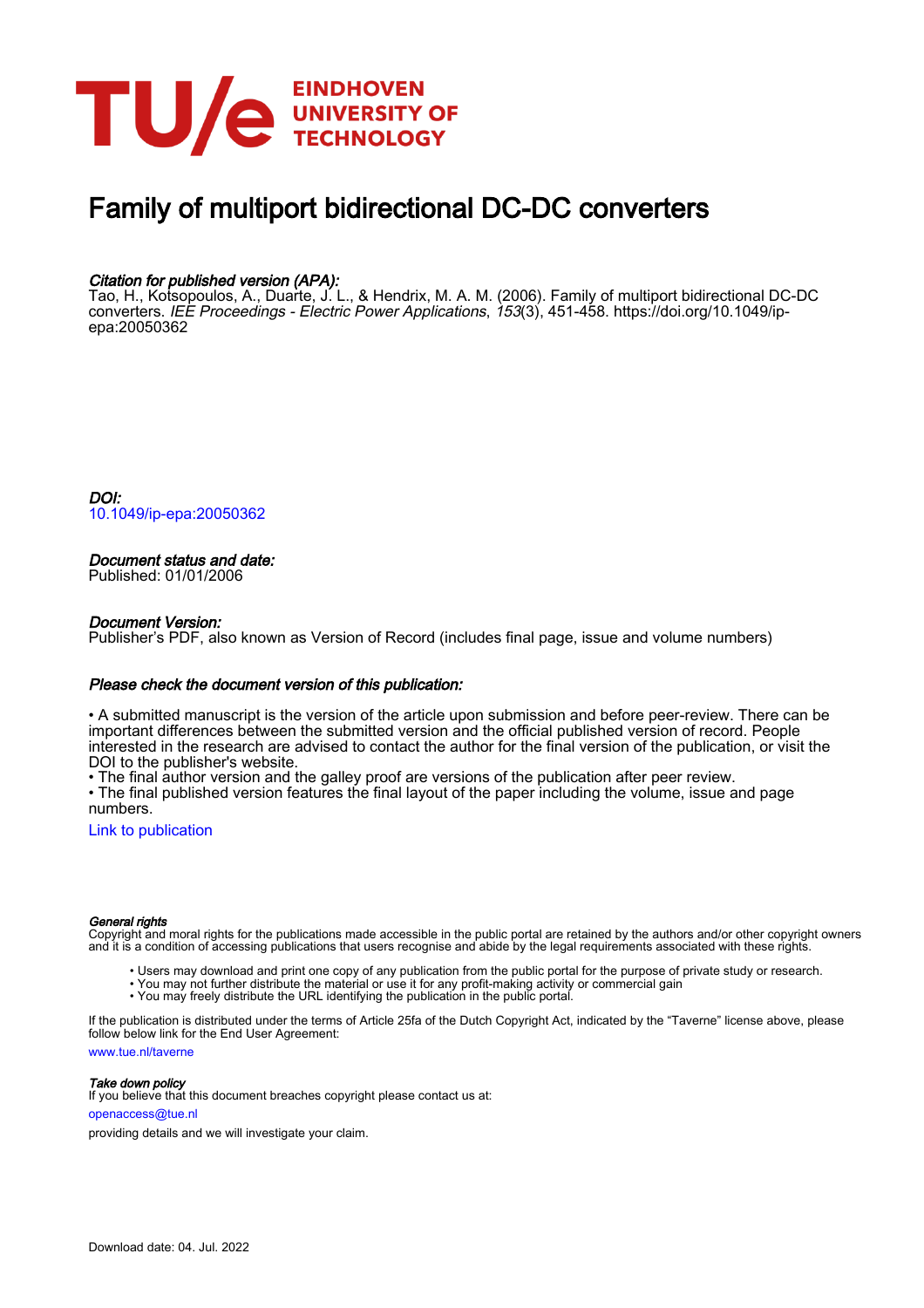# **Family of multiport bidirectional DC–DC converters**

#### H. Tao, A. Kotsopoulos, J.L. Duarte and M.A.M. Hendrix

Abstract: Multiport DC–DC converters are of potential interest in applications such as generation systems utilising multiple sustainable energy sources. A family of multiport bidirectional DC–DC converters derived from a general topology is presented. The topology shows a combination of DC-link and magnetic coupling. This structure makes use of both methods to interconnect multiple sources without the penalty of extra conversion or additional switches. The resulting converters have the advantage of being simple in topology and have a minimum number of power devices. The proposed general topology and basic cells show several possibilities to construct a multiport converter for particular applications and provide a solution to integrate diverse sources owing to their flexibility in structure. The system features a minimal number of conversion steps, low cost and compact packaging. In addition, the control and power management of the converter by a single digital processor is possible. The centralised control eliminates complicated communication structures that would be necessary in the conventional structure based on separate conversion stages. A control strategy based on classical control theory is proposed, showing a multiple PIDloop structure. The general topology and a set of three-port embodiments are detailed.

#### **1 Introduction**

Recent developments in sustainable energy sources such as fuel cells and photovoltaics (PV ) have brought challenges to the design of power conversion systems. Future power systems will require interfacing of various energy sources. To enable multi-source technology, a multi-input power converter is of practical use. An ideal multi-input power supply could accommodate a variety of sources and combine their advantages. With multiple inputs, the energy source is diversified to increase reliability and utilisation of sustainable sources.

Basically, there are two structures suitable for such a system. In the conventional structure, shown in Fig. 1, to interconnect multiple sources, there usually exists a common high-voltage or low-voltage DC bus. Separate DC–DC conversion stages are employed for individual sources. These converters are linked together at the DC bus and controlled independently. In some systems, a communication bus may be included to exchange information and manage power flow between the sources. A number of socalled front-end DC–DC converters, such as the interleaved boost converter [1], the current-fed push–pull converter [2], the phase-shifted full-bridge converter  $\overline{3}$ , the three-phase converter [4] etc., have been developed to interface sources. Many papers also contribute to the design of bidirectional converters to connect storage [5–7]. However, a drawback of this structure lies in the fact that it is inherently complex and has a high cost due to the multiple conversion stages and communication devices between individual converters.

As shown in Fig. 2, this paper proposes a multiport structure. Compared to the conventional one, in this

IEE Proc.-Electr. Power Appl., Vol. 153, No. 3, May 2006 451

structure the whole system is treated as a single power converter, which combines multiple sources. The regulation of outputs and management of source powers can be carried out by a powerful controller, such as a digital signal processor (DSP). The need for a multiport DC–DC converter is attracting research interest. The multi-input topologies for combining diverse sources found in the literature are either non-isolated direct link [8–11] or magnetic coupling  $[12-14]$ . The methods to combine multiple sources presented in these papers include putting sources in series [8], paralleling sources via a DC bus [9], using flux additivity by a multi-winding transformer [12], or the time-sharing concept [14]. However, these existing multiinput converters are either unidirectional or only for lowpower applications. Based on a general topology using a combination of a DC-link and magnetic coupling, a new family of multiport bidirectional DC–DC converters is presented in this paper. The resulting converters present promising features such as simple topology and low cost. Besides power generation systems utilising multiple sustainable sources, the system is also of potential interest in applications that have a multiport structure or multiple voltage buses, such as uninterrupted power supplies (UPS), multi-voltage-bus electrical vehicles, systems with multiple regulated outputs etc.



E-mail: h.tao@tue.nl **Fig. 1** Conventional structure

 $\circ$  The Institution of Engineering and Technology 2006

IEE Proceedings online no. 20050362

doi:10.1049/ip-epa:20050362

The authors are with the Electromechanics and Power Electronics Group, Department of Electrical Engineering, Eindhoven University of Technology 5600 MB Eindhoven, The Netherlands Paper first received 1st September and in final revised form 28th November 2005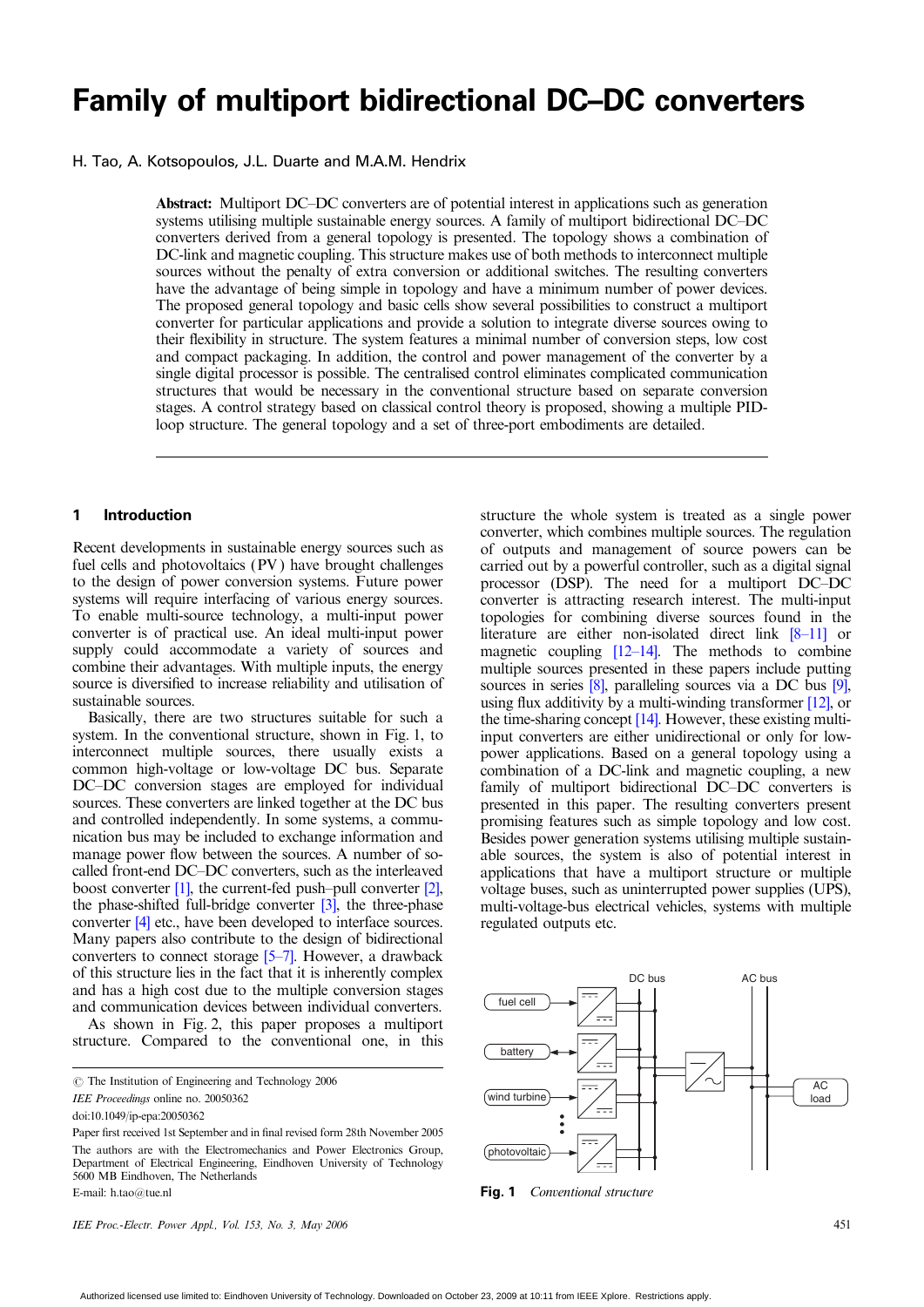

**Fig. 2** Multiport structure

#### **2 Novel multiport bidirectional converter**

### *2.1 Multiport against conventional structure*

To satisfy the applications where an energy storage element is indispensable, at least one port that connects the storages should be bidirectional. In general, all ports are considered to be bidirectional. Therefore, it is not essential to explicitly distinguish inputs (sources) or outputs (loads). Accordingly, the converter presented in this paper is called a multiport converter instead of a multi-input or multi-output converter. To this extent, loads and storages can be viewed as sources as well. This convention is adhered to in this paper.

Obviously, the multiport structure has an advantage over the conventional structure in terms of the number of power devices and conversion steps used because the system resources (i.e. conversion devices) are shared. As a result, the system efficiency can be improved. Table 1 gives a comparison of the two structures. The multiport structure is

**Table 1: Comparison of conventional and multi-port structure**

|                       | Conventional<br>structure | Multi-port<br>structure |
|-----------------------|---------------------------|-------------------------|
| Need a common dc bus? | ves                       | no                      |
| Conversion steps      | more than one             | minimised               |
| Control scheme        | separated control         | centralised control     |
| Power flow management | complicated, slow         | simple, fast            |
| Transformer           | multiple                  | single,<br>multiwinding |
| Implementation effort | high                      | low                     |
|                       |                           |                         |

promising from the viewpoints of low cost, centralised control and compact packaging. However, a multiport converter is complex and there are more design challenges, e.g. the control system.

*2.2 Novel multiport bidirectional topology*

Conceptually, both the DC-link and magnetic-coupling approaches allow bidirectional power flow and can incorporate diverse sources [15]. The DC-link is a method in which a number of different sources are linked together through switching cells to a DC bus where energy is buffered by means of capacitors. Current-mode or voltagemode control may be applied to regulate input currents and the DC-link voltage. However, the DC-link cannot handle a wide variety of source voltages. Therefore, the operating voltages of different sources should be close to avoid large buck/boost conversion ratios. On the other hand, with the magnetic-coupling method, sources are interconnected through a multi-winding transformer. This makes it possible to connect multiple sources having quite different voltage levels. In addition, sources are galvanically isolated, which could be a compulsory requirement for safety reasons in some applications.

Taking into account the merits and demerits of these two approaches, this paper presents a general multiport bidirectional DC–DC converter which combines a DC-link with magnetic coupling. Figure 3 shows the general topology, where the system has  $N$  different DC buses (i.e. DC bus 1, DC bus  $2, \ldots$ , DC bus N). The structure of the basic switching cells is shown in Fig. 4.

As seen in Fig. 3, a multi-winding transformer couples N DC buses with individual windings (i.e.  $N_1, N_2, \ldots, N_N$ ). Each DC bus can be viewed as a subsystem, within which a number of directly connected switching cells (i.e. cell<sub>11</sub>, cell<sub>1.2</sub>, ..., cell<sub>1.K1</sub> for DC bus 1, ...) are tied together at the DC-link capacitors. Each switching cell comprises two active switches (i.e.  $S_{1.1A}$  and  $S_{1.1B}$  for cell<sub>1.1</sub>, ...) and an inductor (i.e.  $L_{1,1}$  for cell<sub>1.1</sub> ...). The switching cell is usually referred to as a two-quadrant buck/boost cell or canonical switching cell [16]. In addition, an extra source (i.e.  $V_1, V_2, \ldots, V_N$ , as shown in Fig. 3) can be directly coupled to the DC buses. The unique structure of the boost-halfbridge (i.e. cell<sub>1.1</sub>, cell<sub>2.1</sub>, ..., cell<sub>N.1</sub>) makes it multifunctional: in addition to coupling one source, it is also used to generate a high-frequency voltage. The capacitors at each DC bus (i.e.  $C_{1A}$  and  $C_{1B}$ ,  $C_{2A}$  and  $C_{2B}$ , ...,  $C_{NA}$  and



**Fig. 3** Proposed general topology with combination of DC-link and magnetic-coupling for multiport bidirectional DC–DC converters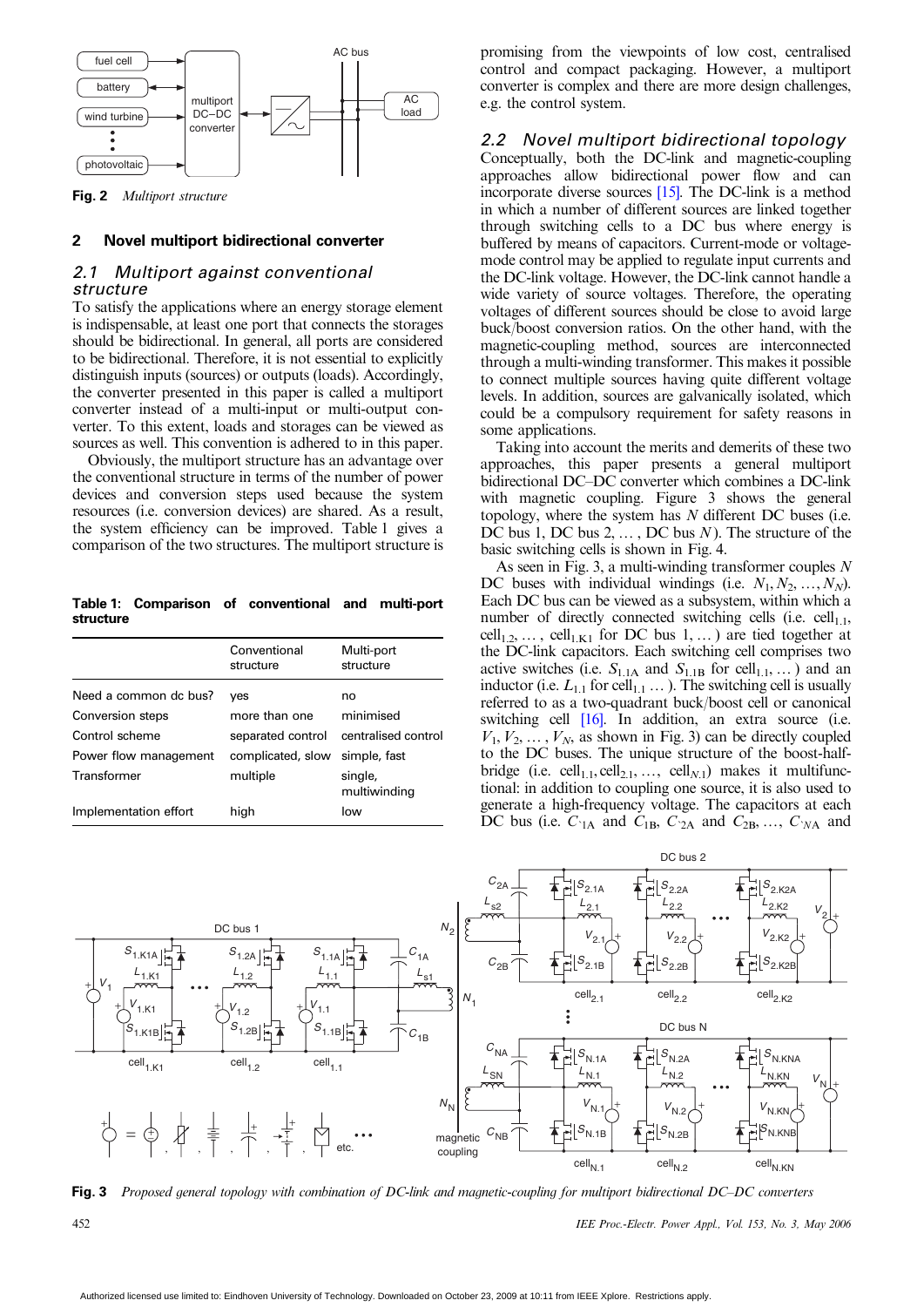

**Fig. 4** Basic cells used for constructing multiport bidirectional converters

 $C_{NB}$ ) are acting as both the DC-link and half-bridge capacitors.

In the topology presented in Fig. 3, the DC-link and the magnetic-coupling structures are successfully combined without the penalty of extra conversions or additional power switches, resulting from the presence of the boosthalf-bridges on the DC buses. The topology has the natural property of being bidirectional in power for all the ports due to the active switching cells associated with them. In this bidirectional topology, the maximum number of switches is no more than twice the sources incorporated. For instance, to interconnect three sources (ports), a maximum of six switches is needed. For unidirectional ports, some switches could be replaced by power diodes.

Furthermore, the system in Fig. 3 is open to the addition of more sources via either DC buses or transformer windings. Further sources can be incorporated into the system by individual switching cells. Whether to integrate a source to the system by the DC-link or magnetic coupling depends on the isolation requirements and the operating voltage. Sources having nearly the same operating voltages can be interconnected at the same DC bus.

As already stated, each port of the converter is bidirectional in power. Consequently, what is connected to the ports can be a voltage-type DC generator, storage or load. The topology shows flexibility in incorporating diverse inputs, for example, fuel cells, batteries, supercapacitors, PVs, wind turbines, generic loads (e.g. inverters), resistive loads etc. However, only voltage-type DC sources are considered in this topology. Further current-type storage, such as superconducting magnetic energy storage (SMES), can also be incorporated into the system via the DC buses by individual bridge cells.

#### *2.3 Basic cells*

Figure 4 shows the basic cells that are used to construct a multiport converter. The cells used in the general topology comprise the canonical switching cell, boost-half-bridge cell and half-bridge cell. The half bridge, however, is not explicitly shown in the topology of Fig. 3. It emerges when there is only one source directly coupled to the DC bus, which is associated with a transformer winding. This is shown in the following Section. The full bridge is certainly a basic cell, although it is not shown in Fig. 3. For the case where there is only one source coupled to the winding and the operation mode is square wave, the full bridge and the half bridge are interchangeable. The use of the boost-halfbridge in the system brings many benefits because of its multiple functions. It plays a key role in combining the DClink with magnetic coupling. As a result, the converter becomes more compact, resulting in fewer power devices.

#### **3** Three-port converter — an example

To illustrate possible realisations of this multiport bidirectional converter topology, a set of three-port converters derived from the general topology are presented in this Section. As an example, a typical fuel cell generation system is considered, showing a three-port structure: a fuel cell, load and storage. To interconnect these three ports, a threeport converter can be employed. There are a number of possibilities to construct such a converter.

Figure 5 shows a converter with the fuel cell, storage and load linked by a DC bus. This is the simplest structure and a typical application can be found in fuel cell powered hybrid vehicles where high-voltage fuel cells and storage (a few hundred volts) are used [10]. Since all the switching cells are directly connected in parallel, a standard switch module is applicable (e.g. a full-bridge module, or a three-phase bridge module for four-port applications).



**Fig. 5** DC-linked three-port converter – topology 1

Figure 6 shows the magnetically coupled three-port converter (the triple-active-bridge converter) [13, 17]. The half bridges can also be full bridges. In addition to galvanic isolation, a major advantage of this converter is the ease of matching the different voltage levels of the ports. This can be done just by choosing the appropriate number of turns for the windings. The resulting leakage inductances will be an integral part of the circuit as energy transfer elements. The converter is an extended version of the dual-activebridge (DAB) converter. Each bridge generates a highfrequency voltage (square wave in the simplest case) with a controlled phase shift angle. The voltages applied to the windings have the same frequency. The power flow among the three ports is controlled by the phase shifts. This circuit can be operated with soft switching provided that the operating voltage at each port is kept constant. However, in the cases of widely varying operating voltages, such as supercapacitors, the soft-switching operating range will be reduced. A method has been proposed in [17] to extend the



**Fig. 6** Magnetically coupled three-port converter – topology 2

IEE Proc.-Electr. Power Appl., Vol. 153, No. 3, May 2006 453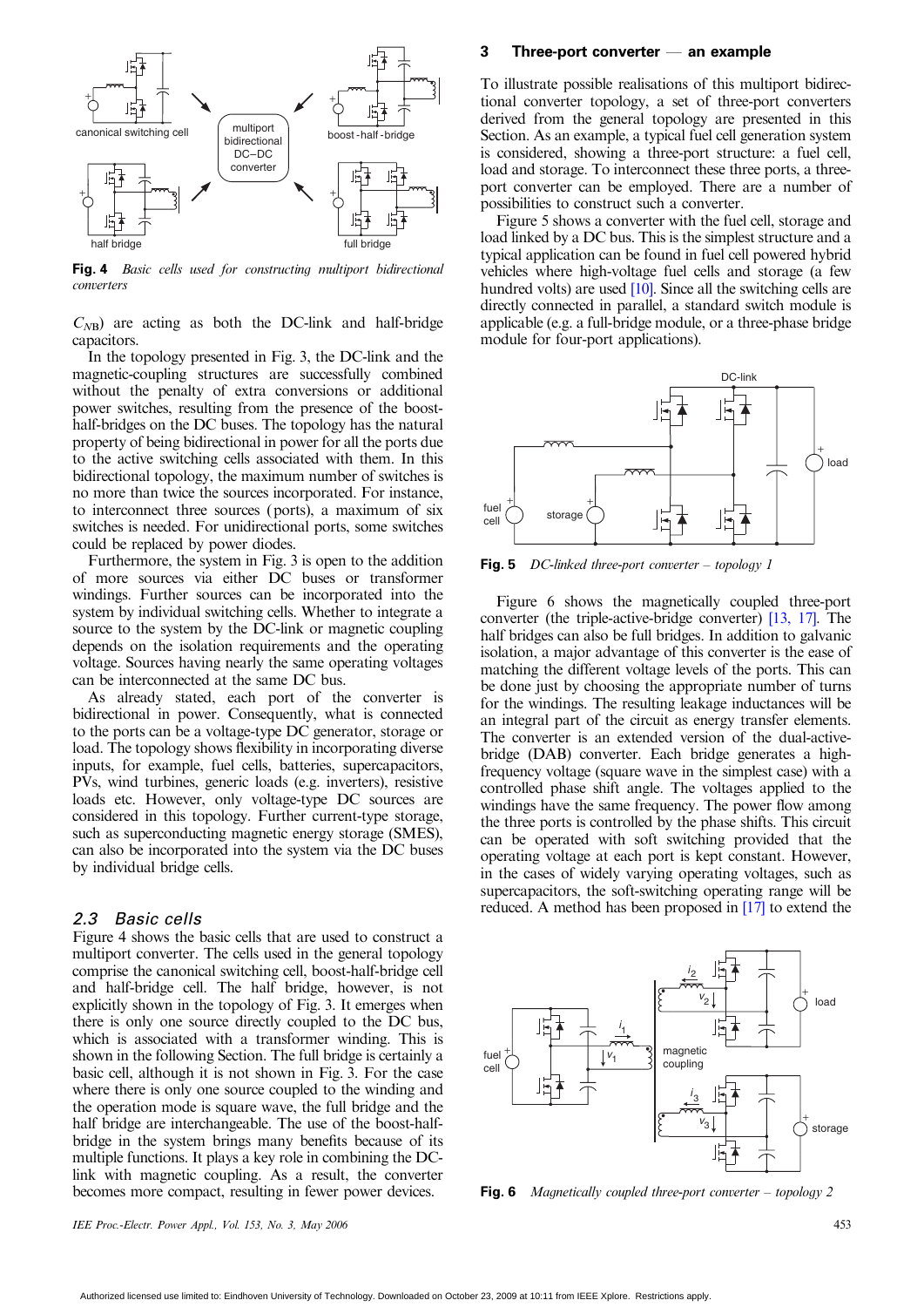soft-switching range by controlling the duty cycle of the voltage applied to the winding (rectangular-pulse wave) according to the port DC voltage. This topology is detailed in the following Sections to illustrate the control scheme and experiments.

A converter combining a DC-link and magnetic coupling is illustrated in Fig. 7 [15]. This circuit is a miniature of the topology shown in Fig. 3. In this converter the fuel cell and the storage are interconnected through a DC bus because they have nearly equal operating voltages, and the load is incorporated through a transformer winding. Six switches are used and all the three ports are bidirectional. This system is suitable for applications in which the low operating voltage of the fuel cell and storage need to be boosted to match the load-side high voltage, e.g. 400 V, which further feeds an inverter to generate an AC output.



**Fig. 7** Three-port converter combining DC-link and magnetic coupling – topology 3

In addition to the converter of Fig. 7, Fig. 8 shows the possibility of coupling the storage directly to the DC-bus, showing a simpler topology. In this case, only four switches are needed. However, the performance of this converter may not be as good as the converter of Fig. 7 since the DC-bus voltage (i.e. the terminal voltage of the storage) should not vary over a wide range. If a supercapacitor is chosen as the storage, the energy storage capacity of the supercapacitor cannot be fully utilised because the energy is proportional to the square of the terminal voltage. An example of this converter can be found in [18] for electrical vehicle applications.



**Fig. 8** Three-port converter with storage directly coupled to DC-bus – topology 4

Figure 9 illustrates a further possibility to use the boosthalf-bridge in order to realise a current-fed port for a storage device or fuel cell. This configuration minimises the port's current ripple. In particular, with this structure the voltage variation on one port can be accommodated by adjusting the duty cycle of the boost-half-bridge to generate an asymmetrical square-wave voltage [19]. With this approach, the soft-switching operating range is extended, and both the current stress and the conduction losses of the power switches are reduced. This is possible because voltage variations are compensated for by operating at an appropriate duty cycle, resulting in smaller peak currents.

As a variant of the converter in Fig. 9, the other two ports could also use the boost-half-bridge instead of the half bridge, as shown in Fig. 10, especially for applications in

**Fig. 9** Magnetically coupled three-port converter with one currentfed port – topology 5



**Fig. 10** Magnetically coupled three-port converter with two current-fed ports – topology 6

which the current ripple of the fuel cell and/or storage is strictly limited.

In addition to the above mentioned converters, there are other possibilities to construct a three-port converter based on the topology concept proposed in this paper. For applications with four ports or more, there are certainly many more possibilities to design a converter in this way. A suitable converter topology can be developed in accordance with system specification and design parameters.

To summarise, the general topology and the basic cells show greater flexibility and the possibility to construct a multiport converter for particular applications where source voltages, isolation requirements, current ripple specifications and power throughput are considered. In the above threeport converters derived from the general topology, some of them are naturally soft-switched  $[13]$ , whereas others need new control method or auxiliary circuits to achieve soft switching under certain operating conditions [15, 17]. Detailed analysis of operation principles and switching conditions of the converters is beyond the scope of this discussion. In general, the topology presented in this paper introduces a new family of multiport bidirectional converter with attractive features.

#### **4 Control strategy**

So far, the topology has been described in detail. A multiport converter integrates diverse sources and would be capable of managing the power flow and other functionality with a sophisticated control strategy.

#### *4.1 Power flow control*

In a practical system, power flow control at each port is implemented to regulate the port current, power or voltage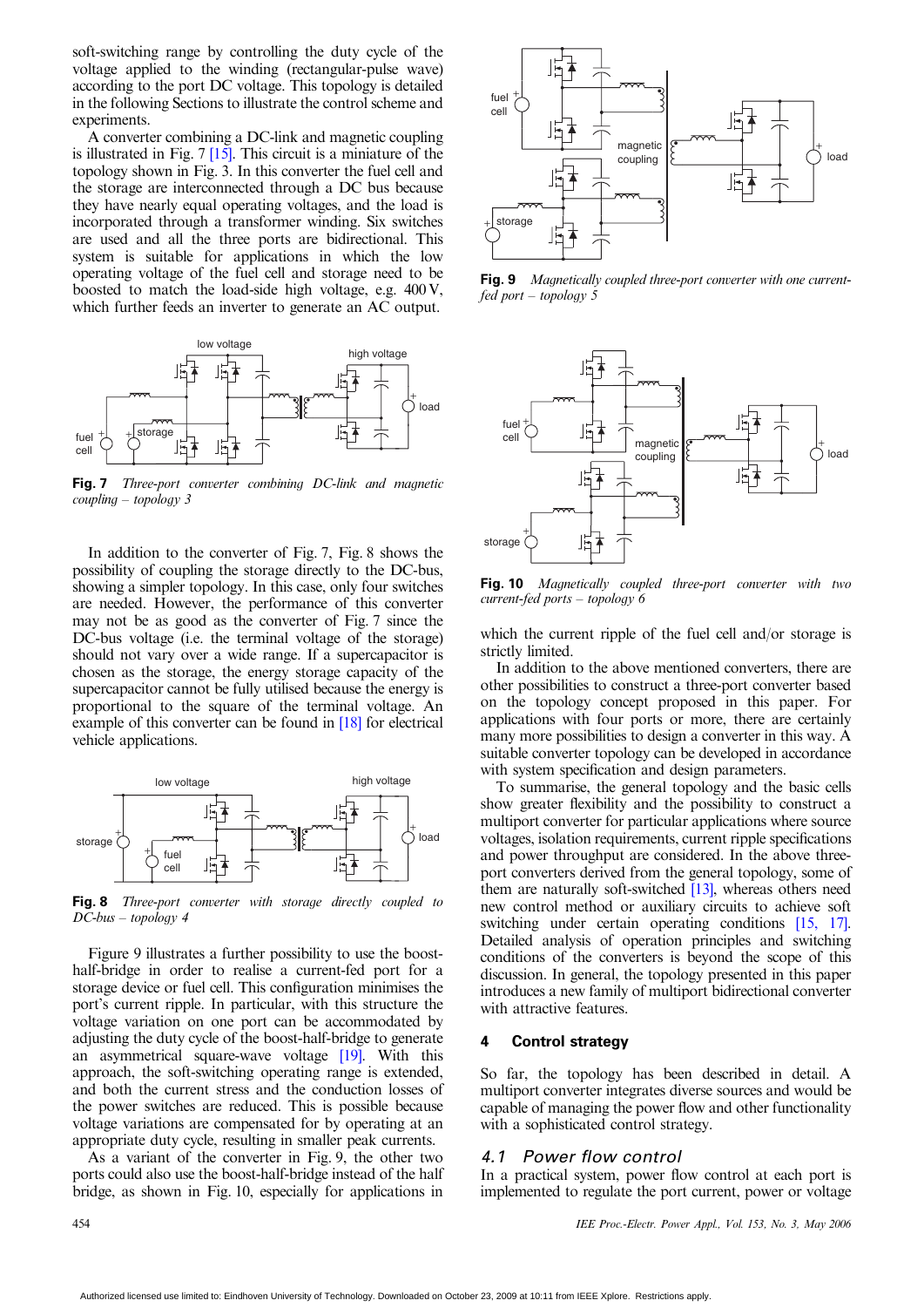according to specifications. The power flow in the multiport system shown in Fig. 3 is manageable. First, each DC bus can be viewed as a local power exchange unit (i.e. a subsystem). Within the DC bus the power of each source can simply be controlled by regulating the source power/ current with duty cycle as the control variable. For instance, suppose the DC bus has a regulated stiff voltage, choosing appropriate duty cycles for the switching cells determines the source powers (either sinking or sourcing). One source, e.g. the storage, should be devoted to regulating the DC bus voltage. Second, between the DC buses, the power flow can be controlled by proper phase shifts of the voltages applied to the transformer windings. Power is exchanged through the transformer with inductors acting as energy transfer elements. An arbitrary power flow profile among the DC buses can be realised by a unique set of the phase shifts.

According to the energy conservation law, the total power generated in the system must be equal to the total power consumed. In other words, the power sourced should be equal to all the power sunk by the ports regardless of system loss, i.e.

$$
\sum_{i=1}^{M+N} P_i = 0 \tag{1}
$$

where  $P_i$  is defined as positive when the port is sourcing power and negative when the port is sinking power. Therefore at least one of the storages should not be directly regulated in voltage, current, or power. It balances the power flow between the generators and loads automatically, i.e.

$$
P_{\text{storage}} = -\left(\sum P_{\text{generator}} + \sum P_{\text{load}}\right) \tag{2}
$$

This is an autonomous system. For instance, in a three-port fuel cell system, the storage matches the load variations while the power of the fuel cell is kept at the same level.

In brief, the powers of all the ports except one storage port can be controlled directly by phase shift or duty cycle. To distribute the powers to the generators and loads, the controller needs to set appropriate reference values. By means of magnetic coupling, power flow is controlled by phase shift, whereas by means of DC-link, power flow can be regulated by duty cycle. The master module on each DC bus, i.e. the boost-half-bridge cell, normally operates at 50% fixed duty cycle in order to generate a square wave. However, in some cases it could operate at a variable duty cycle, for example, generating an asymmetrical square-wave to extend the soft switching range [19]. As particular cases,

the power flow management in the three-port converters (topology 2 and 3) is presented in [17] and [15].

#### *4.2 Control scheme*

The control system of a multiport converter shows a typical multi-input multi-output (MIMO) situation, where the control objectives can be output voltages, source currents (e.g. fuel cell current), source powers (e.g. maximum power point tracking of a PV) etc. The system control variables are the phase shifts and duty cycles.

Figure 11 shows the conceptual control scheme. It is supposed that there are  $N$  sources that are incorporated into the system by magnetic coupling, whereas  $M$  sources are coupled by DC-link. Thus there are  $N+M-1$  independent control variables in total  $(N-1)$  phase shifts and M duty cycles). Each control variable is generated by a PID/PI controller or by a computing unit. A sampling circuit samples all the necessary real-time circuit parameters such as voltages and currents, and calculates objective variables that are difficult to sample directly, for example, the power. The outputs of the sampling circuit are then compared with the references that are generated by a power flow management unit. The power flow manager is responsible for calculating the references in response to certain operating conditions and in charge of the state-of-charge (SOC) of the storages. For instance, when the storages are fully-charged/ discharged, a proper reference set should be given by the manager in accordance with the operating specifications in the procedures of charging or discharging the storages. A phase shift and/or PWM generator is employed to generate phase-shifted square waves (PSSW) and pulse-widthmodulation (PWM) control signals that control the transformer coupled switching cell and the DC-linked switching cells, respectively. In addition to this basic control strategy, further functionality can be added into the control system, for example using new control techniques to extend soft-switching ranges. It is possible to perform the control and power management of such a complex system with a single digital processor (such as a Texas Instruments TMS320F2812 DSP).

In this control strategy, all control of duty cycles is essentially decoupled from the system. However, the phase shift compensations are coupled and mutually influence each other. A decoupling network or bandwidth limitation should be applied to avoid undesirable oscillation in the system, as partly addressed in [20], where a three-port converter is analysed.



**Fig. 11** Control strategy of multiport bidirectional converter

IEE Proc.-Electr. Power Appl., Vol. 153, No. 3, May 2006 455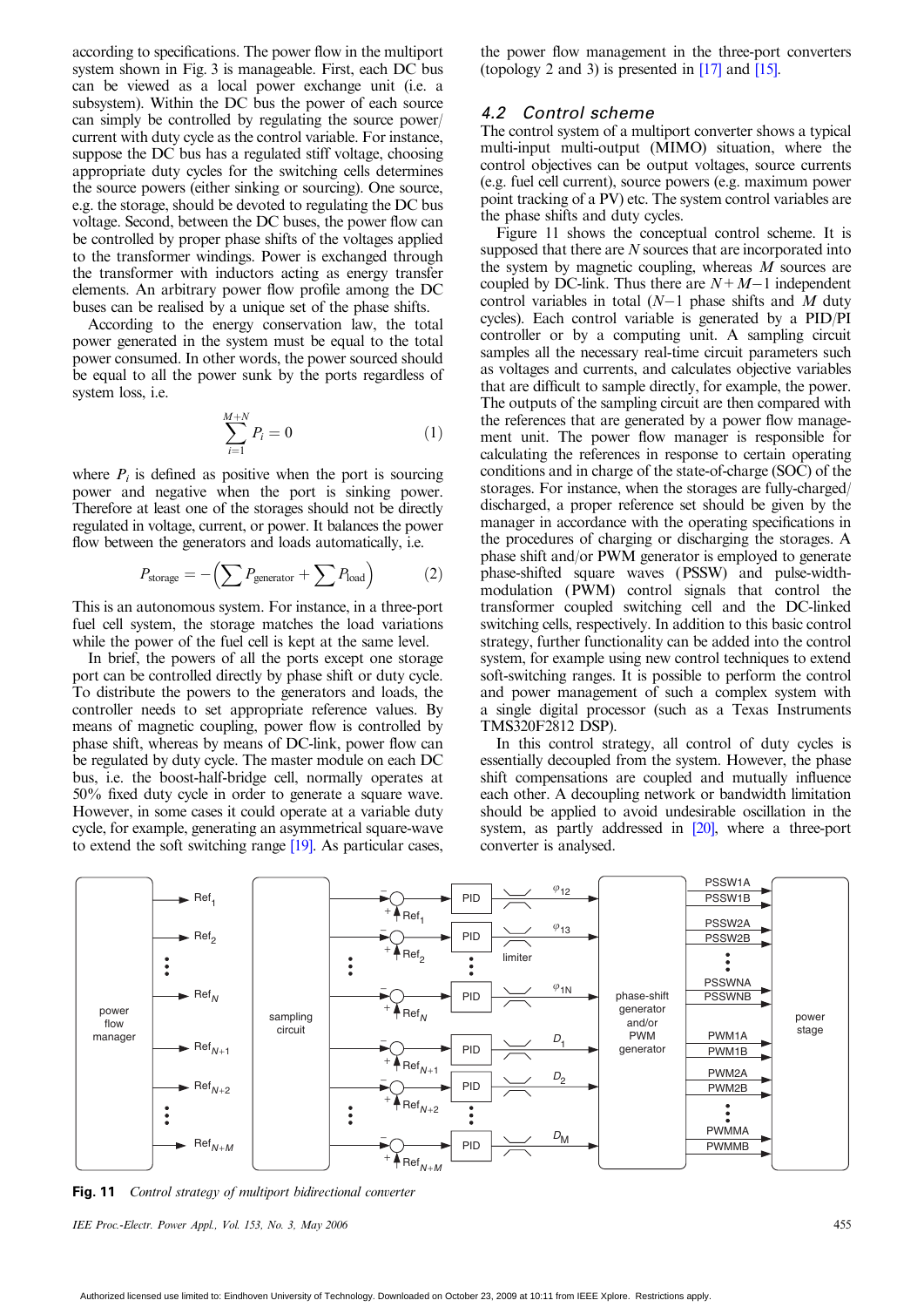#### *4.3 Control scheme for three-port*  $converter - example$

For a better understanding of the power flow control, the three-port converter (topology 2 as shown in Fig. 6) is taken as an example. In the fuel cell system, a supercapacitor is used to improve system dynamics. The converter can be viewed as a network of inductors driven by voltage sources with phase shifts between each other. The current waveforms are determined by the phase shifts and voltages. The ideal waveforms are shown in Fig. 12. All the voltages are referred to the primary and are equal in amplitude. They are shifted by  $\varphi_{12}$  and  $\varphi_{13}$  with respect to  $v_1$  as the reference. The phase shift is positive when the voltage lags the reference and negative when it leads the reference.



**Fig. 12** Ideal key waveforms of topology 2

In this three-port system, the goal is to draw constant power from the fuel cell while the load power demand varies dynamically. Therefore the storage should sink/ source the transient unbalanced power between the load and the fuel cell automatically. Since the transient load power is hard to predict, the control scheme aims to regulate the output voltage and the fuel cell power simultaneously. The proposed controller has two PI feedback loops. There are two independent control variables, namely  $\varphi_{12}$  and  $\varphi_{13}$ . With these two angles, any power flow profile in this system can be realised. Figure 13 shows the DSP-based control scheme. The output voltage  $V_{LOAD}$ is regulated by  $\varphi_{12}$ . The fuel cell power  $P_{FC}$  is calculated



**Fig. 13** Control scheme for three-port converter (topology 2)  $V_{LOAD}^*$  and  $P_{FC}^*$  are references of output voltage and fuel cell power, respectively

from the measurements of  $V_{FC}$  and the average current  $I_{FC}$ . The regulation of  $\varphi_{13}$  keeps the fuel cell power constant. However, the two PI control loops are coupled. The bandwidth voltage control loop is tuned higher than that of the power control loop in order to minimise the interaction and guarantee a fast response to load variations. In addition, thanks to the coupling between the SOC and the supercapacitor voltage, a SOC manager is integrated in the control scheme by monitoring  $V_{SC}$ . For instance, when the supercapacitor voltage reaches its limit, by slightly adjusting the fuel cell power reference signal  $P_{FC}^{**}$ , the control circuit is capable of charging/discharging the supercapacitor with an average current:

$$
I_{SC} = (P_{FC}^{**} - P_{LOAD})/V_{SC}
$$
 (3)

where  $P_{LOAD}$  is the power of the load, and  $I_{SC}$  and  $V_{SC}$  are the current and voltage of the supercapacitor, respectively.

#### **5 Implementation and experiment**

#### *5.1 Transformer design*

The transformer is a core component. It provides isolation and voltage matching. The selection of the transformer turns ratio is in accordance with the ratio of the DC bus voltages:

$$
\frac{N_1}{V_1} = \frac{N_2}{V_2} = \dots = \frac{N_N}{V_N}
$$
(4)

where  $N_1, N_2, ..., N_N$  are the winding turns numbers and  $V_1, V_2, \ldots, V_N$  are the DC bus voltages. The power throughput of the transformer should be the maximum of all the possible situations. When switching frequency is fixed, the power flow through the transformer is related to phase shifts and leakage inductances. For instance, in a twowinding situation, the power flow  $P$  is given by

$$
P = \frac{N_1 V_1 V_2}{2\pi N_2 f_S L_S} \varphi \left( 1 - \frac{|\varphi|}{\pi} \right) \tag{5}
$$

where  $f_S$  is the switching frequency,  $L_S$  is the total inductance referred to the primary, and  $\varphi$  is the phase shift between two square waves applied to the primary and secondary windings. The maximum power flow occurs at  $\varphi = \pi/2$ . A smaller leakage inductance leads to a smaller phase shift while transferring the same amount power. Therefore the leakage (and possibly external) inductance can be designed according to the expected phase shift at the desired power throughput.

#### *5.2 Experimental results*

As special cases, the performances of the three-port converters derived from the general topology were reported in our previous papers. In [17] and [20], the converter shown in Fig. 6 (topology 2) and its derivatives were verified on an experimental prototype at a power level of maximum 2 kW at 20 kHz switching frequency. A new control method was introduced to extend the soft-switching region. A polymer electrolyte membrane (PEM) fuel cell (maximum power 1000W at 54 V, 18.5 A) is used as generator and the supercapacitor of 145 F has 42 V rated voltage. The rated output is 400 V DC, which is intended to feed an inverter. The control scheme is implemented by the Texas Instruments TMS320F2812 DSP. To demonstrate the operation of the three-port converter, Fig. 14 shows key waveforms, giving the voltages (square-waves with phase shifts) across the transformer windings and the corresponding currents. Figure 15 shows the closed-loop power flow control in response to a pulsating load. A 25% step variation in the load is tested. As can be seen, the output voltage is regulated

456 IEE Proc.-Electr. Power Appl., Vol. 153, No. 3, May 2006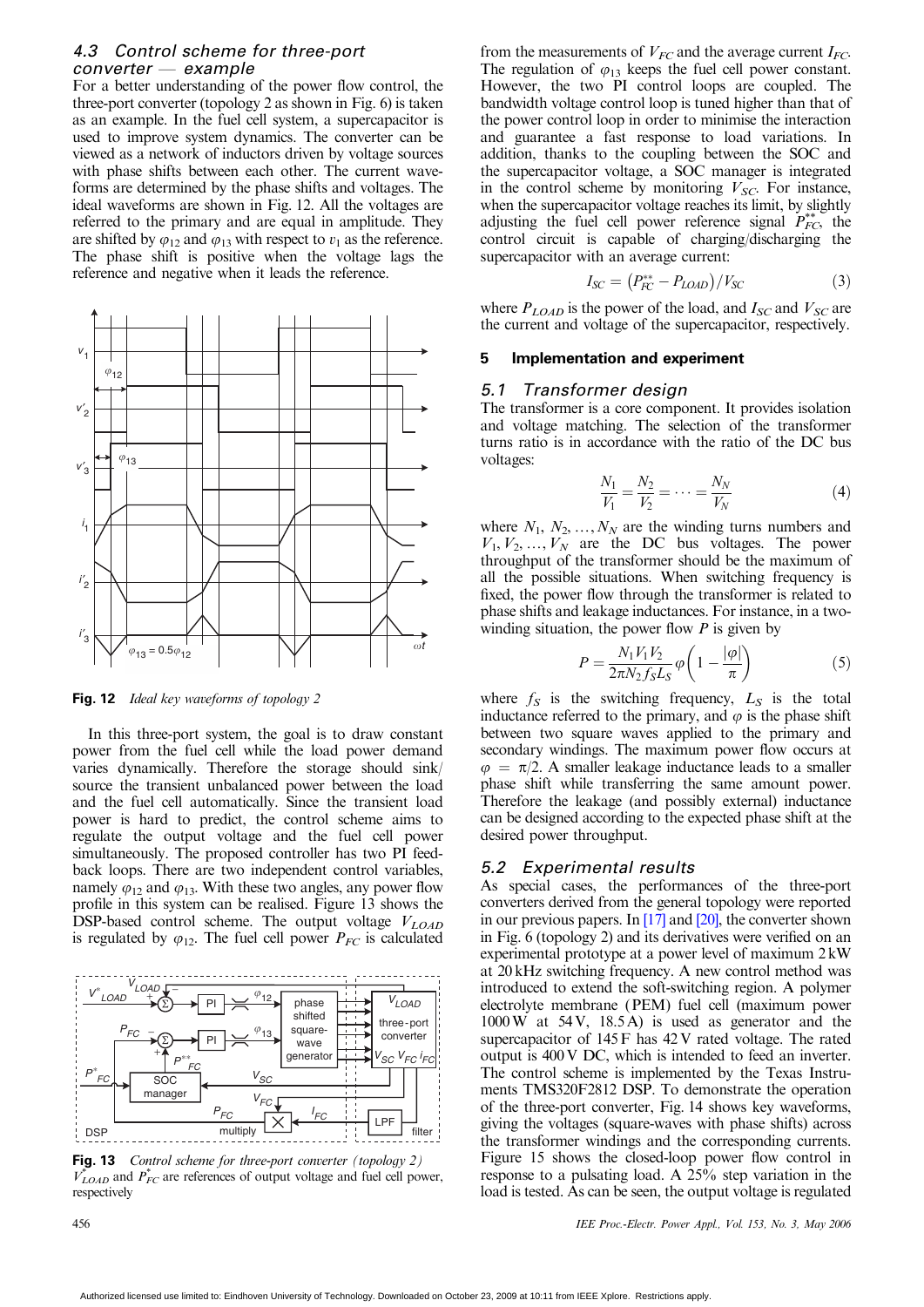

**Fig. 14** Measurement results of topology 2 a Square-wave voltages across the transformer windings b Corresponding current waveforms



**Fig. 15** Experimental result of power flow control (topology 2) in response to 25% step changes in load

 $V_{LOAD}$ : output voltage,  $I_{FC}$ : fuel cell current,  $I_{LOAD}$ : load current,  $I_{SC}$ : supercapacitor current

to a constant value, while the current delivered by the fuel cells remains unchanged (as desired). It is clearly shown that the controller is capable of managing the power flow in the system. The efficiency of the whole system is around  $90\%$ . Since the converter under test is soft-switched, the system loss is mainly caused by the conducting loss. The measured

IEE Proc.-Electr. Power Appl., Vol. 153, No. 3, May 2006 457

efficiency mainly depends on the selected power devices and could be improved.

In [15], the converter combining a DC-link with magnetic-coupling (topology 3, as shown in Fig. 7) was tested on a 1 kW experimental setup. A PEM fuel cell (500W at 20 V, 25 A) and the same supercapacitor are used. The closed-loop power flow control in Fig. 16 shows the response to a  $35\%$  step increase in the load. It is clear that the fuel cell current remains constant and the supercapacitor supplies the deficiency in power. Good results of power flow management were obtained, as expected in the theoretical analysis. In addition, the converter of Fig. 9 (topology 5) was verified on a prototype as reported in [19], where not only low current ripple is achieved, but also the softswitching region is extended by generating asymmetrical square-wave voltages.



**Fig. 16** Power flow control (topology 3) in response to 35% step increase in load

For applications of more than three ports, the performance of the system is expected to be comparably good. For example, if a further PV source, a second fuel cell, load or storage is incorporated into the system, the converter will be a four-port structure. With a single DSP controller, the control of the four-port converter is still manageable. The power density of the whole system may also be improved because it is a centralised conversion system. Power devices can be tightly packaged by using some modules as mentioned before.

#### **6 Conclusions**

Promising for power generation systems utilising multiple sustainable energy sources, a family of multiport bidirectional DC–DC converters has been presented in this paper, based on a general topology that uses a combination of a DC-link with magnetic coupling. In this way, multiple sources can be interconnected without the penalty of extra conversion stages or additional switches. The resulting converter features a simple topology, minimum conversion steps, low cost and compact packaging. For the multiport applications, this topology provides a general method to integrate multiple sources due to its flexibility and diversity in structure. Furthermore, a control strategy is proposed, showing a multiple PID-loop structure. With a sufficiently powerful digital controller, the control and power management of such a complex converter is possible. As an